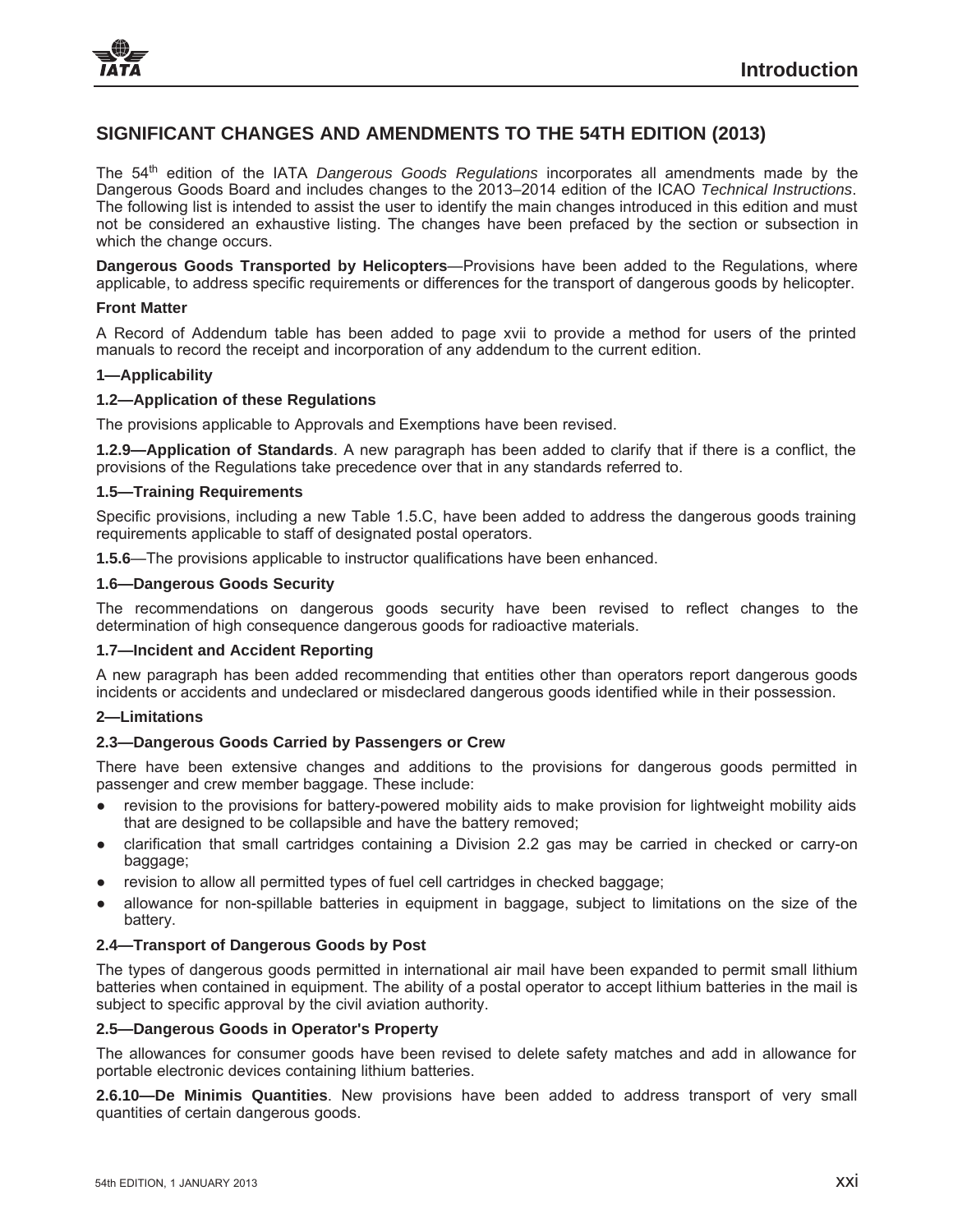# **3—Classification**

**3.1.7.4**—New test criteria have been added to determine when articles may be excluded from Class 1.

**3.3.3**—The provisions applicable to viscous flammable liquids have been revised and clarified.

**3.6.2.2.3**—New provisions have been added to address the transport of uncleaned medical devices/ equipment.

**3.9.2.6**—Provisions have been added to identify the requirements for lithium batteries, including requirements for manufacturers to have a quality management system.

# **4—Identification**

# **4.2—List of Dangerous Goods**

Amendments to the List of Dangerous Goods include:

- addition of a new entry for electric double-layer capacitors, UN 3499;
- an additional proper shipping name, Cartridges for tools, blank has been added to UN 0014;
- six new entries have been added for chemicals under pressure, UN 3500—UN 3505 in Division 2.1 and Division 2.2;
- all of the references to "G" indicating gross weight in columns J and L have been deleted. This is associated with the revision to the definition of net quantity, see Appendix A changes. A small number of limited quantity entries will still retain the 30 kg G limitation;
- all chlorosilanes with a Class 8 subsidiary risk are now restricted to Cargo Aircraft Only;
- UN 2809, Mercury has been assigned a toxic subsidiary risk. Associated with this change, Mercury in manufactured articles has been assigned to UN 3506.

# **4.4—Special Provisions**

A number of special provisions that include provisions for certain substances and articles to be "not subject to these Regulations" have been revised to limit the application to when the substances or articles are carried as cargo, see A32, A41, A47, A67, A69, A70, A98 and A129.

**A21**—applicable to battery-powered equipment and battery-powered vehicles has been revised to better identify which items are considered as "vehicles" and to then specify that equipment powered by lithium batteries must be assigned to the applicable lithium battery entry.

**A51**—which permits aircraft batteries to be shipped on a passenger aircraft above the normal net quantity permitted on passenger aircraft has been revised to include provision for lithium ion aircraft batteries under UN 3480.

**A69**—has been revised to reflect changes to mercury in manufactured articles.

**A70**—has been revised to more clearly identify under what conditions engines may be considered as "not restricted".

**A146**—applicable to fuel cell cartridges, including when contained in, or packed with equipment has been revised to then specify that when lithium batteries are contained in the fuel cell system then the article must be assigned to the applicable lithium battery entry.

**A184**—is a new special provision applicable to fuel cell cartridges, including when contained in, or packed with equipment to then specify that when lithium batteries are contained in the fuel cell system then the article must be assigned to the applicable lithium battery entry.

**A185**—which is assigned against the entries for lithium batteries contained in equipment (UN 3901 and UN 3481) specifies that vehicles powered only by lithium ion or lithium metal batteries must be assigned to UN 3171, Battery-powered vehicle.

**A186**—is a new special provision to address the requirements for electric double layer capacitors.

**A187**—identifies the classification requirements for the new entries for chemical under pressure, UN 3500 to UN 3505.

**A188**—is intended to clarify the correct assignment of UN number/proper shipping name for nitroglycerin solution in alcohol.

**A189**—clarifies the requirements for formaldehyde solutions with less than 25% formaldehyde.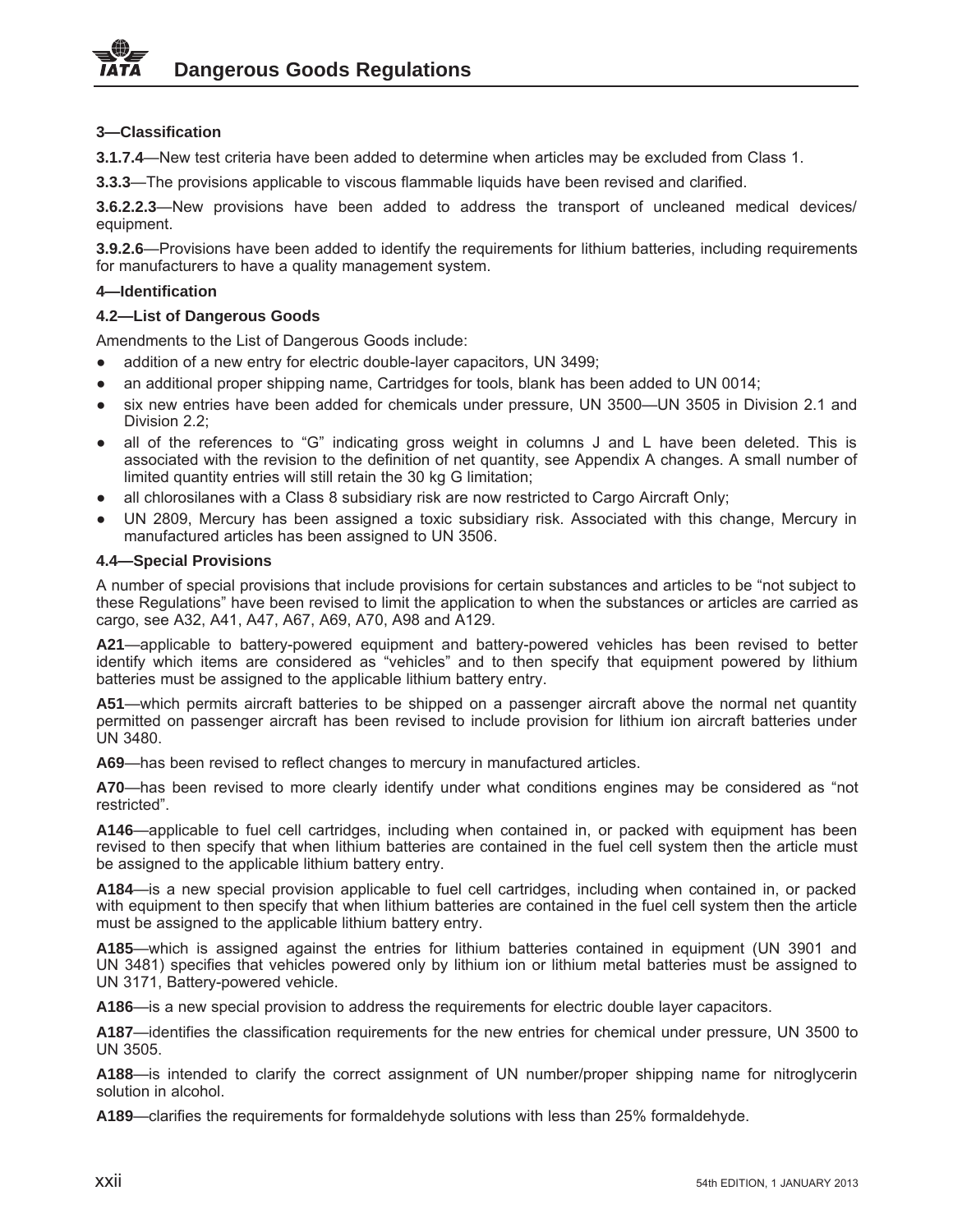

**A190**—provides an allowance for neutron radiation detectors which contain boron trifluoride, normally forbidden/forbidden, to be shipped on a cargo aircraft provided the provisions of A190 are met. A190 provides for the transport of these radiation detectors containing no more than 1 g of boron trifluoride to be shipped as cargo as not restricted.

**A191**—provides for an exception to the requirement for manufactured articles containing mercury to have to show the Division 6.1 subsidiary risk on the Shipper's Declaration and for the packages to have to bear a Toxic hazard label.

#### **5—Packing**

### **Packing Instructions**

Almost all of the packing instructions have been revised to include closed head drums (1A1, 1B1, 1H1 and 1N1) and/or other metal boxes (4N) as outer packagings.

**218**—is the new packing instruction to address the new chemical under pressure entries (UN 3500 to UN 3505).

The absorbent material requirements in Packing Instructions 350, 351, 360, 361, 373, Y373, 493, 494, 553, 651, 652, 657, 658, 680, 850 and 854 have been revised to require sufficient absorbent material to absorb the entire contents of the inner packagings.

**370** and **Y370**—have been revised to include provisions for a base material in Packing Group III, which has a higher net quantity. There is no change to the permitted quantity of organic peroxide.

**Y373**, **Y680** and **Y840**—have been revised to add in additional packing requirements for glass inner packagings to be packed with sufficient absorbent material to absorb the entire contents of the inner packagings and placed in a rigid leakproof receptacle before being packed in the outer packaging.

**377** and **681**—have been revised to reflect that the chlorosilanes assigned to these packing instructions are now not permitted on passenger aircraft.

**869**—which applies to mercury contained in manufactured articles has been completely revised.

**955**—a provision has been added to permit packages containing life-saving appliances, which contain no dangerous goods other than a Division 2.2 gas for inflation purposes, to be shipped in strong outer packagings up to a maximum weight of 40 kg gross as cargo and to be considered as not restricted.

**965** and **968**—the packing instructions applicable to lithium ion and lithium metal batteries have been revised to limit the quantity of lithium batteries that may be placed in a package under the provisions of Section II. A new Section IB has been added to these packing instructions that permit small lithium batteries meeting the general requirements of Section II to continue to be shipped in non-UN specification packagings up to a total package weight of 10 kg. Shipments prepared according to Section IB are subject to all of the applicable requirements of these Regulations, including that for dangerous goods training. Section IB shipments do not require the full Shipper's Declaration but do require an abbreviated document or information on the air waybill as indicated in the packing instructions. Section I of these packing instructions has been revised to become Section IA. The package limits specified in Section IA have been revised to become net quantity per package rather than gross weight.

**966** and **969**—the packing instructions applicable to lithium ion and lithium metal batteries packed with equipment have been revised to clearly apply a limit on the net quantity (weight) of lithium batteries that may be placed in a package under the provisions of both Section I and Section II. The limit for Section I is 5 kg net on a passenger aircraft and 35 kg net on a cargo aircraft. For Section II the limit is 5 kg net per package for both passenger and cargo aircraft.

**967** and **970**—the packing instructions applicable to lithium ion and lithium metal batteries contained in equipment have been revised to clearly apply a limit on the net quantity (weight) of lithium batteries that may be placed in a package under the provisions of both Section I and Section II. The limit for Section I is 5 kg net on a passenger aircraft and 35 kg net on a cargo aircraft. For Section II the limit is 5 kg net per package for both passenger and cargo aircraft.

**971**—is a new packing instruction that has been added for UN 3499, Capacitor.

# **7—Marking & Labelling**

**7.1.5.1**—Reference has been included in 7.1.5.1(a) to identify the minimum size of the marking of the UN number on packages as specified in 7.1.5.5.